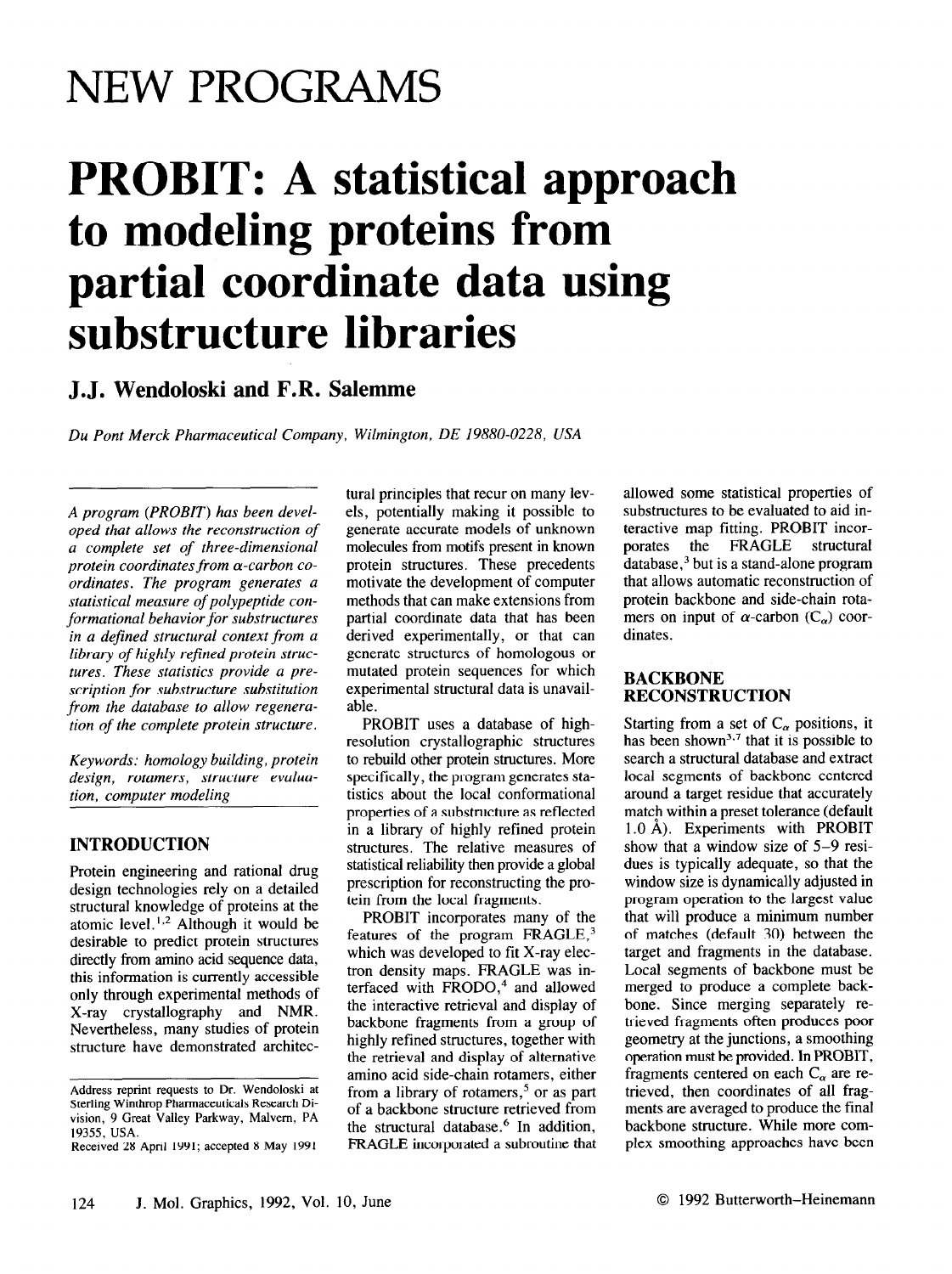**Table 1. RMS differences with X-ray structures** 

| 1.40 | 1.67 | 1.15                        |
|------|------|-----------------------------|
| 0.03 | 0.04 | 0.05                        |
| 0.35 | 0.38 | 0.31                        |
| 2.07 | 2.38 | 1.69                        |
|      |      | Crambin Ribonuclease L7/L12 |

proposed,' the PROBIT-built backbones, followed by regularization with molecular mechanics, give low rootmean-square errors when compared to X-ray coordinates in control experiments (Table 1).

#### **SIDE-CHAIN RECONSTRUCTION**

Ponder and Richards' have shown most recently that internal residues in proteins are distributed over a restricted set of well-defined rotamer conformations. Moreover, McGregor et a1.9 have shown that rotamer substrates for specific amino acids may depend upon their incorporation in a given type of secondary structure. The side-chain reconstruction strategy used in PROBIT basically incorporates a statistical generalization of these observations. Beginning from a set of backbone atom positions generated in the first pass of PROBIT, the program defines a search probe that includes a local segment of backbone centered around a target residue. The database is searched for occurrences of the central amino acid in polypeptide conformational contexts that match the target within a preset tolerance (default  $1.0 \text{ Å}$ ). Typically a window size of 5-9 residues is adequate, with the window size adjusted to the largest one that will produce a minimum number of matches (default 30) in the database. Once the required number of matches is obtained, the resulting segments are analyzed to determine the rotamer populations for the target residue. These populations are taken to define a probability distribution for the residue rotamers within the local structural context in the protein, as defined by the search probe. The resulting probability distributions could, in principle, be used directly to determine which rotamer conformation is appropriate in a local context. However, for residues with multiple rotamer states of similar probability,

ambiguities may exist. Clearly in such cases, the ambiguity must be resolved in ways that minimize steric interference with other residues whose rotamer states are better determined statistically in their corresponding contexts. In contrast, construction schemes that simply reconstruct the protein sequentially work poorly, since a single improper residue placement affects the packing of many succeeding residues. PROBIT provides a solution to this problem by first calculating the frequency distributions for all target residues in the sequence without substituting in any rotamers. The target residues are then substituted in order of decreasing probability, using the highest probability rotamer for each residue. Each rotamer-residue combination is checked for unfavorable van der Waals interactions, and eliminated if any are found. Residues for which the top probability rotamer is eliminated can have either the next highest probability rotamer substituted, or the residue can be resorted in the list based on the remaining residue-rotamers .

Initial control experiments comparing PROBIT reconstructions with Xray structures indicated that aromatic residues, particularly when clustered together, were occasionally misplaced. This in part reflects the nearly equal distribution of rotamer states that frequently occurs for aromatic residues in many structural contexts. Tests of alternative strategies to pack these residues indicated that simply leaving the aromatics as the last class of residue-rotamers to be substituted was an effective strategy. This result suggests that aromatic residue-rotamers are often determined by packing constraints of the nonaromatic residues. PROBIT optionally allows either normal or special aromatic residue building, contingent upon the examination of the rotamer distributions from aromatic residues in the specific protein under reconstruction.

The higher probability residuerotamer combinations, which are rebuilt first in PROBIT reconstruction, appear to function as "keystone" residues that act to conformationally restrict the rotamer states of less deterministic residues. At the same time, the resulting statistical behavior provides a measure of reliability in the placement of individual reconstructed side chains.

**Table 2. Percentage x-angles correct versus X-ray\*** 

|                          |    | Crambin Ribonuclease L7/L12 |    |
|--------------------------|----|-----------------------------|----|
|                          | 59 | 53                          | 70 |
| $\chi^1$<br>$\chi^1$ + 2 | 54 | 39                          | 59 |

\*Correct within 40'

#### **APPLICATIONS AND RESULTS**

PROBIT has been used successfully for automatic generation of coordinate sets for protein refinement, based on initial  $C_{\alpha}$  chain traces, as well as in numerous applications in homology building and protein engineering. Visual comparison of reconstructed control molecules with X-ray coordinates generally show good correspondence for internal residues, although as expected, solventexposed residues like lysine are predicted poorly. Results from three control experiments are given in Tables 1 and 2. Overall, PROBIT provides agreement with X-ray results similar to that obtained by several alternative methods described elsewhere. These include methods that use structural templates,  $^{10}$  as well as more theoretical automated approaches using empirical force fields combined with simulated annealing, $<sup>11</sup>$  combinations of structural</sup> data and empirical forcefields,  $12-14$  or Monte Carlo sampling with simulated annealing.<sup>8</sup> However, an important aspect of the PROBIT approach is that it provides a statistical estimate of residue placement accuracy that may be incorporated usefully in applications like structure refinement against X-ray or NMR-distance constraint data.

The program is a licensed product that can be obtained by contacting the authors. Since the present implementation utilizes a number of FRODO subroutines,  $4.15$  the program can be distributed only to holders of valid FRODO licenses. A version that does not have this restriction is anticipated.

#### **REFERENCES**

- 1 Hol, W.G.J. Applying knowledge of protein structure and function. *Tibtech 1987, 5, 137-143*
- *2* Blundell, T.L., Sibanda, B.L., Stemberg, M.J.E., and Thornton, J.M. Knowledge-based prediction